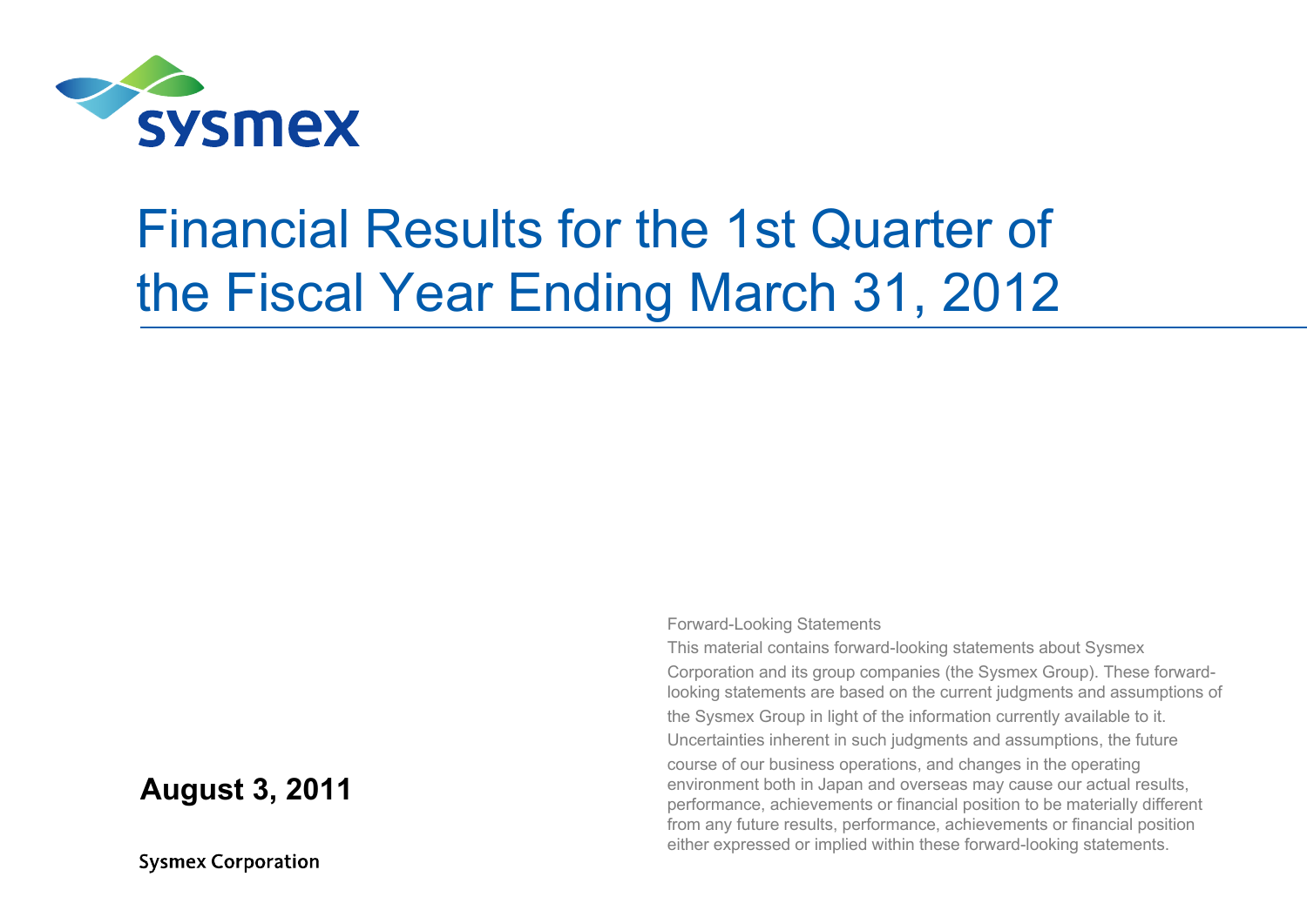## 1st Quarter Financial Highlights





Copyright by Sysmex Corporation

| (First Quarters of Fiscal Years to March 31)<br>(Billions of yen) |      |              |      |         |                               |  |  |  |  |
|-------------------------------------------------------------------|------|--------------|------|---------|-------------------------------|--|--|--|--|
|                                                                   |      | 2012 1Q      |      | 2011 1Q | YoY                           |  |  |  |  |
|                                                                   |      | <b>Ratio</b> |      | Ratio   | (Previous<br>period = $100\%$ |  |  |  |  |
| <b>Net Sales</b>                                                  | 30.7 | 100%         | 27.8 | 100%    | 110.3%                        |  |  |  |  |
| Cost of sales                                                     | 11.6 | 38.0%        | 9.7  | 35.1%   | 119.6%                        |  |  |  |  |
| SG&A expenses                                                     | 16.0 | 52.1%        | 14.7 | 52.8%   | 108.6%                        |  |  |  |  |
| Operating Income                                                  | 3.0  | 9.9%         | 3.3  | 12.1%   | 90.4%                         |  |  |  |  |
| Ordinary Income                                                   | 2.9  | 9.7%         | 3.0  | 10.8%   | 99.1%                         |  |  |  |  |
| Net Income                                                        | 1.6  | 5.4%         | 1.7  | 6.3%    | 93.7%                         |  |  |  |  |

**Net sales increased in Japan and overseas, but owing to the impact of yen appreciation the cost ratio worsened. This factor, plus higher SG&A expenses to reinforce sales and support activities, caused income to fall.**

- $\triangleright$  Net sales increased in all geographic regions on a local currency basis.
- $\triangleright$  Operating income fell, owing to the impact of substantial yen appreciation, among other factors.
- $\triangleright$  The non-operating balance increased ¥0.29 billion year on year. (Within this amount, the forex loss came to ¥0.21 billion, compared with ¥0.46 billion in the first quarter of the previous fiscal year.)
- Yen appreciation reduced net sales ¥1.07 billion and operating income ¥1.01 billion.
	- Notes: At the exchange rates prevailing one year earlier, net sales would have been up 14.1% and operating income up 20.3%.
	- \* Capital expenditure: ¥1.23 billion; depreciation and amortization: ¥1.82 billion; R&D expenditure: ¥2.96 billion. **Sysmex Corporation**

1/10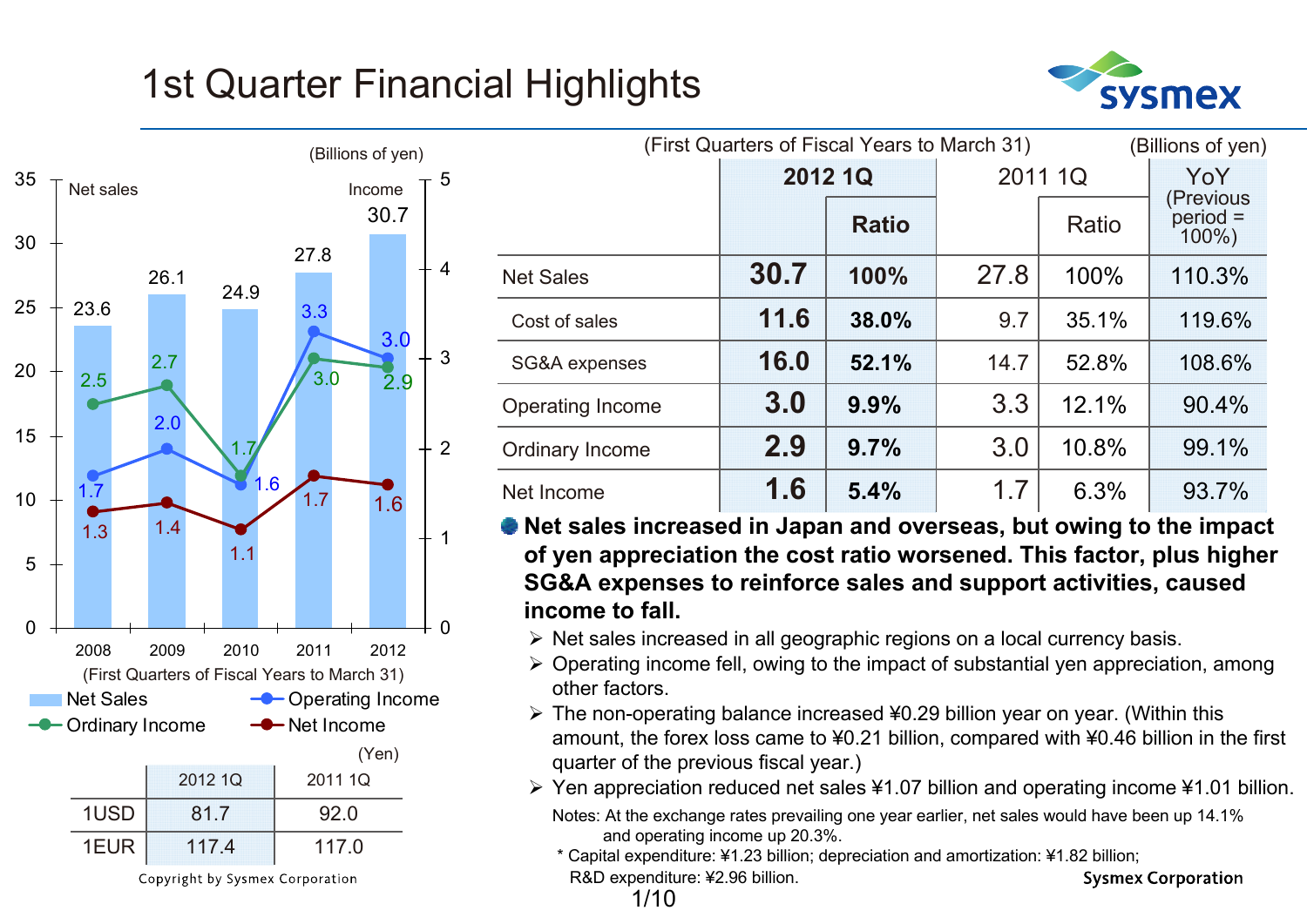



Copyright by Sysmex Corporation

2/10

**Sysmex Corporation**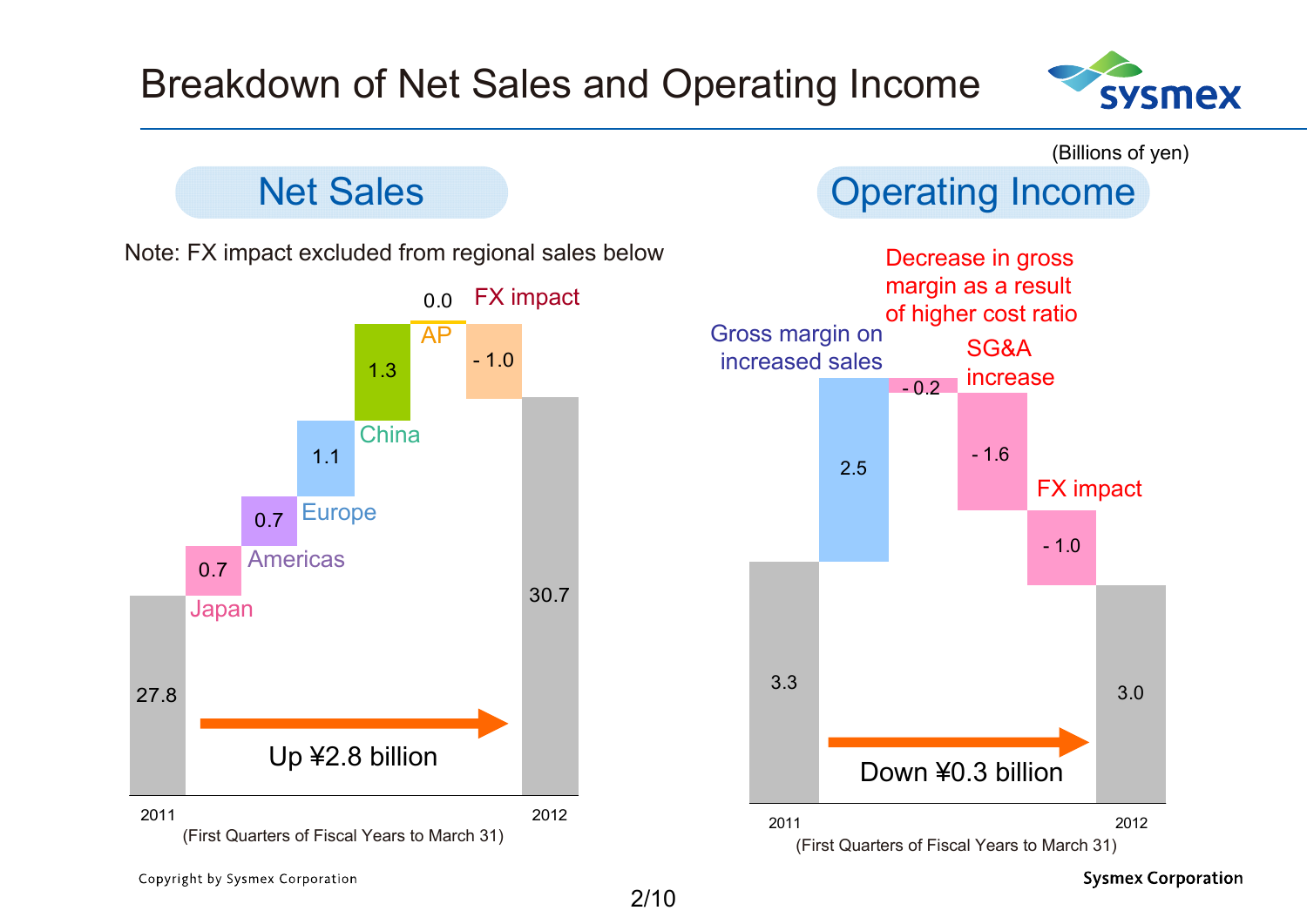## **Topics**



- Launched new products in the hematology and clinical chemistry fields
	- $\triangleright$  Hematology field
		- Commenced sales of the flagship XN-Series (Japan), with gradual rollout in global market
		- Began sales in China of the XS-500*i* (five-type analyzer), tailored to emerging market needs, with gradual rollout into other emerging markets
	- $\triangleright$  Clinical chemistry field
		- Launched sales in China of JCA-BM6010/C (JEOL) automated clinical chemistry analyzer



XN-9000 multiparameter automated hematology analyzer



XS-500*i* compact hematology analyzer



JCA-BM6010/C automated clinical chemistry analyzer

- Established subsidiary in Russia, a market slated for expansion.
- Product supply and support structures unaffected by Great East Japan Earthquake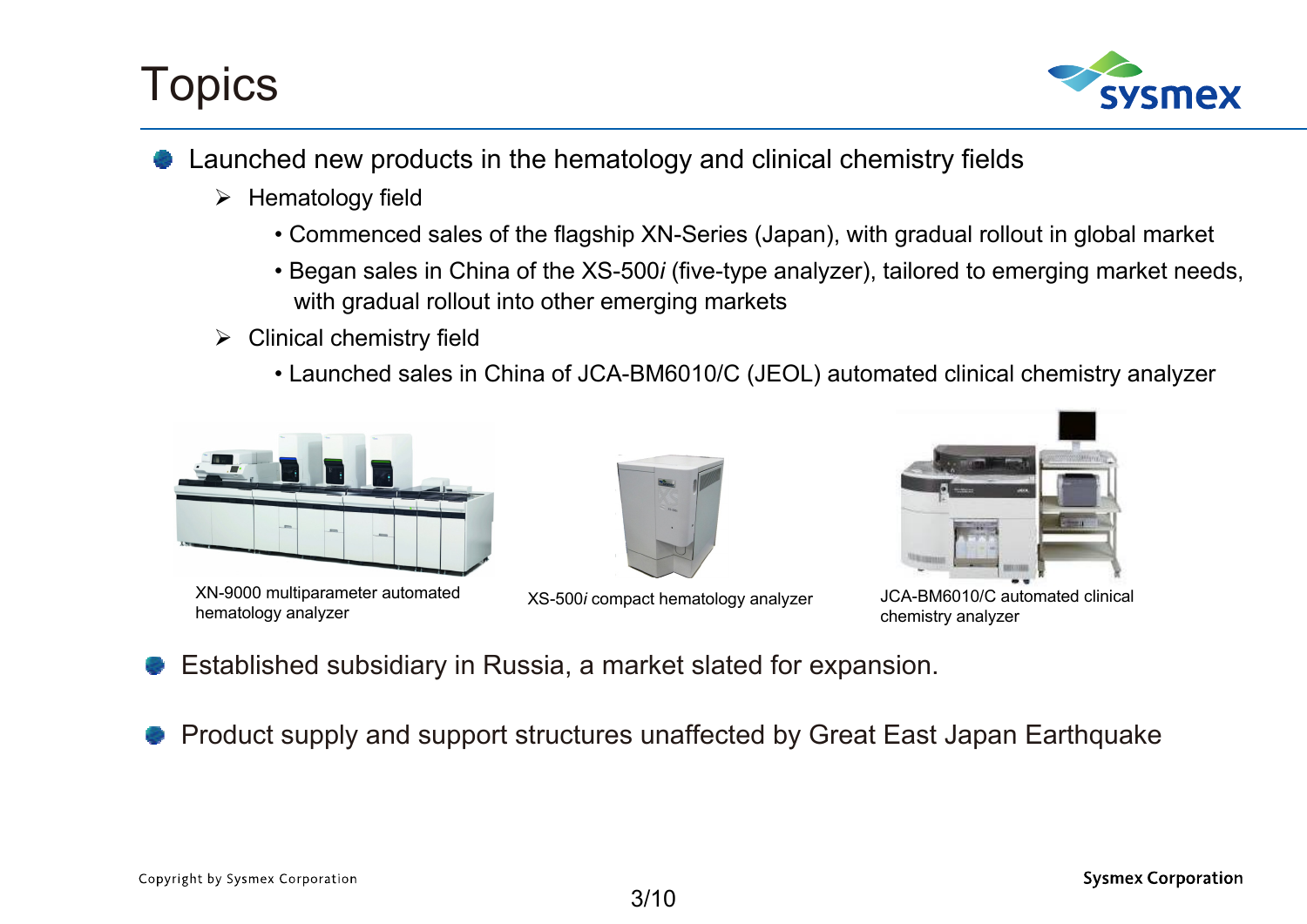## Net Sales by Geographic Region



| <b>Allen</b>         |  |                  | <b>Net Sales by Geographic Region</b> | (First Quarters of Fiscal Years to March 31)<br>(Billions of yen) |       |      |       |                                  |                  |  |
|----------------------|--|------------------|---------------------------------------|-------------------------------------------------------------------|-------|------|-------|----------------------------------|------------------|--|
| (Sales to Customers) |  |                  |                                       | 2012                                                              |       | 2011 |       | YoY (Previous period = $100\%$ ) |                  |  |
|                      |  |                  |                                       | 1Q                                                                | Ratio | 1Q   | Ratio | (Yen)                            | (Local currency) |  |
|                      |  | <b>Net Sales</b> |                                       | 30.7                                                              | 100%  | 27.8 | 100%  | 110.3%                           |                  |  |
|                      |  |                  | Americas                              | 6.2                                                               | 20.2% | 6.3  | 22.7% | 98.2%                            | 110.5%           |  |
|                      |  |                  | Europe                                | 9.6                                                               | 31.2% | 8.4  | 30.4% | 113.4%                           | 113.0%           |  |
|                      |  | Region           | China<br>4.9                          |                                                                   | 16.2% | 3.9  | 14.2% | 125.7%                           | 134.9%           |  |
|                      |  |                  | <b>AP</b>                             | 1.4                                                               | 4.8%  | 1.4  | 5.1%  | 103.7%                           | 104.0%           |  |
|                      |  |                  | Japan*                                | 8.4                                                               | 27.5% | 7.6  | 27.6% | 110.1%                           |                  |  |

\* Includes South Korea, Taiwan, other countries and IDEXX

 $\mathbb{R}^2$ **Exchange Rates** (First Quarters of Fiscal Years to March 31) (Yen)

|       | 2012 1Q | 2011 1Q |
|-------|---------|---------|
| 1 USD | 81.7    | 92.0    |
| 1 EUR | 117.4   | 117.0   |
| 1 CNY | 12.6    | 13.5    |
| 1 SGD | 65.9    | 66.1    |

Notes: Assumed exchange rates for the fiscal year ending March 31, 2012, are US\$1.00 = ¥85 and €1.00 = ¥115.

Copyright by Sysmex Corporation

**Sysmex Corporation**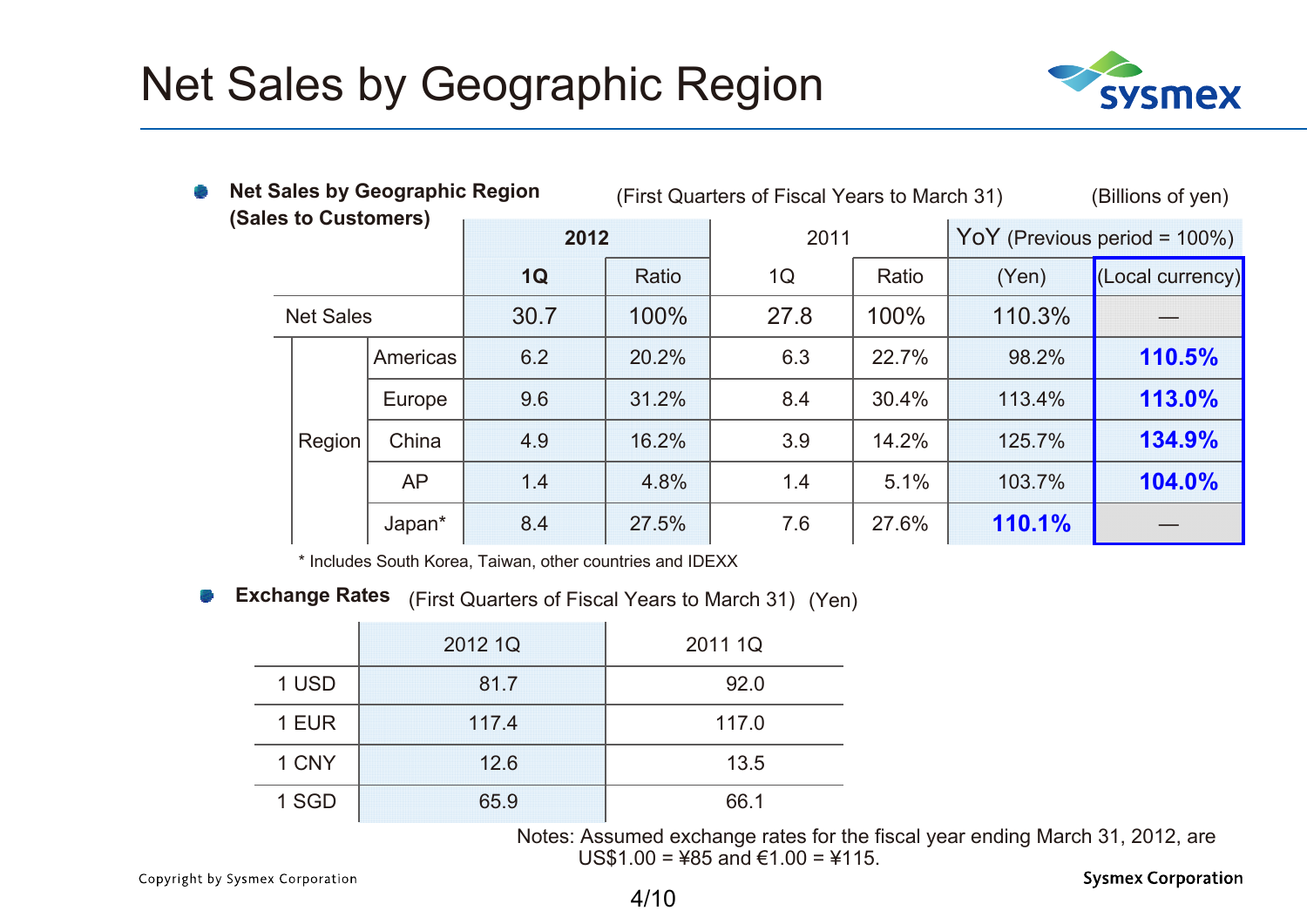## Geographic Segment Information: Americas





| Net Sales | (Billions of yen) |      | Operating $\tau$ 1.2<br>Income |        |                         | (First Quarters of Fiscal Years to March 31) |         |                                     |
|-----------|-------------------|------|--------------------------------|--------|-------------------------|----------------------------------------------|---------|-------------------------------------|
|           | 5.9<br>5.4        | 6.3  | 6.2                            |        |                         | 2012 1Q                                      | 2011 1Q | YoY (Previous<br>period = $100\%$ ) |
| 4.8       |                   | 0.68 | 0.45                           | $+0.8$ | <b>Net Sales</b>        | 6.2                                          | 6.3     | 98.2%                               |
|           | 0.26<br>0.24      |      |                                | $+0.4$ | <b>Operating Income</b> | 0.45                                         | 0.68    | 67.0%                               |

Note: On a local currency basis: net sales: 110.5%, operating income: 75.4%

#### **Net sales were down, owing to the impact of yen appreciation, but robust sales in the hematology field continued to push up sales on a local currency basis.**

- $\blacktriangleright$  North America: Sales in the hematology field were firm, owing to sales to IHNs<sup>\*</sup> and other customers.
- $\blacktriangleright$ Brazil: Sales of system products were robust.
- $\blacktriangleright$  Mexico: Economic resurgence encouraged a recovery in tenders, causing net sales to increase.
- **Income was down, due to the effects of substantial yen appreciation and significantly higher SG&A expenses, as we continued the shift to direct sales and reinforced activities to support the expansion of our business.**

\* IHN: Integrated healthcare network

Copyright by Sysmex Corporation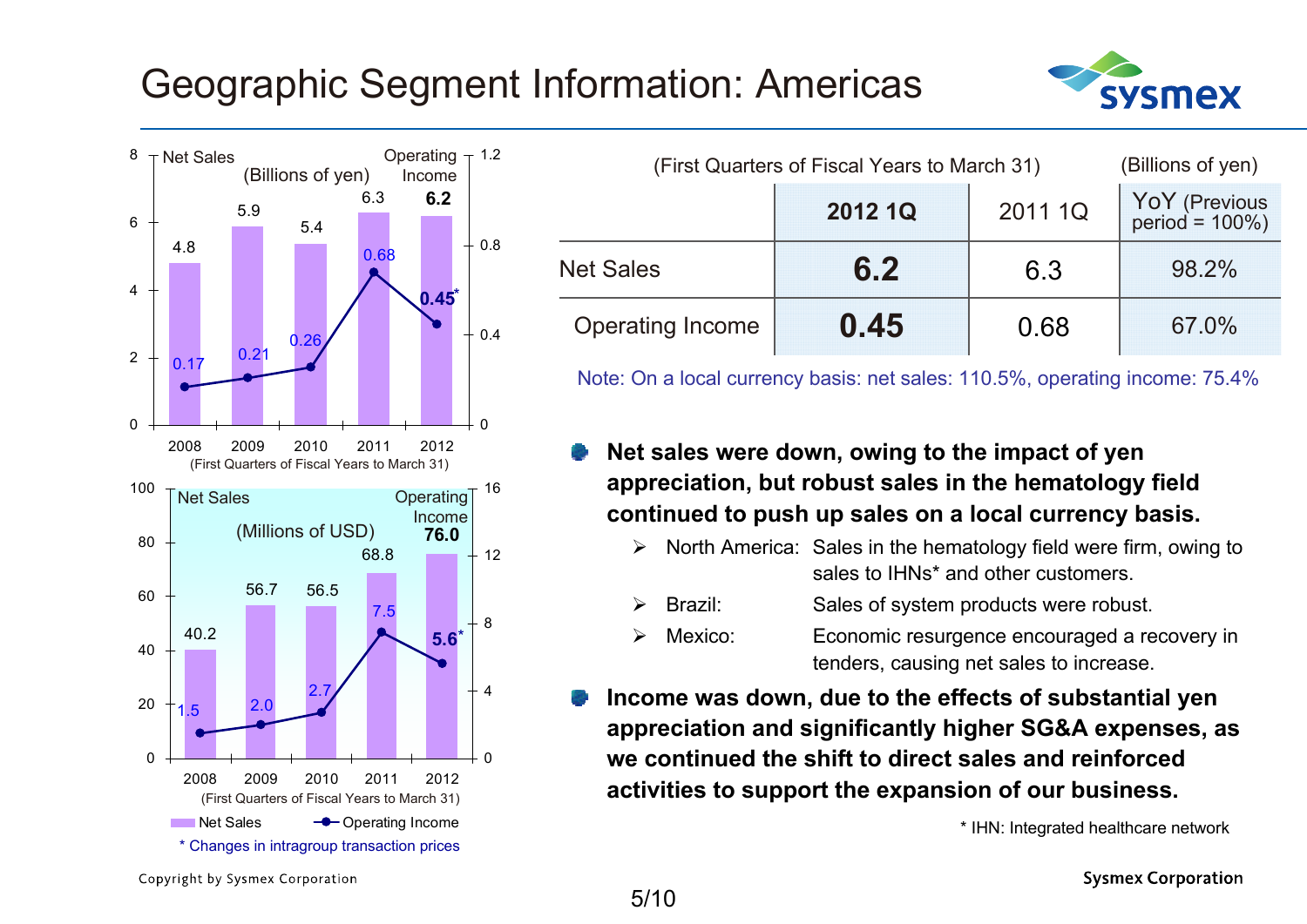#### Geographic Segment Information: Europe





| Net Sales |     | (Billions of yen) |     | Operating $-2.5$<br>Income |        |                         | (First Quarters of Fiscal Years to March 31) |         | (Billions of yen)                  |
|-----------|-----|-------------------|-----|----------------------------|--------|-------------------------|----------------------------------------------|---------|------------------------------------|
| 9.4       | 9.8 | 9.0               | 8.4 | 9.6                        | 2.0    |                         | 2012 1Q                                      | 2011 1Q | YoY (Previous<br>$period = 100\%)$ |
|           |     |                   |     |                            | 1.5    | <b>Net Sales</b>        | 9.6                                          | 8.4     | 113.4%                             |
|           |     |                   |     |                            | $-1.0$ | <b>Operating Income</b> | 1.3                                          | 1 つ     | 110.1%                             |

Note: On a local currency basis: net sales: 113.0%, operating income: 109.7%

- **Europe posted a double-digit net sales increase, owing to favorable performance in the hematology field in five major countries.**
	- > UK. France: Our success in proposing solutions resulted in higher instrument and reagent sales.
	- Eastern Europe, Russia:

Won large tender project in Russia, pushing up sales.

**Operating income rose, as the impact of higher sales overcame the effects of an increase in SG&A expenses resulting from efforts to reinforce sales and support networks, as well as from the acquisition of Hyphen.**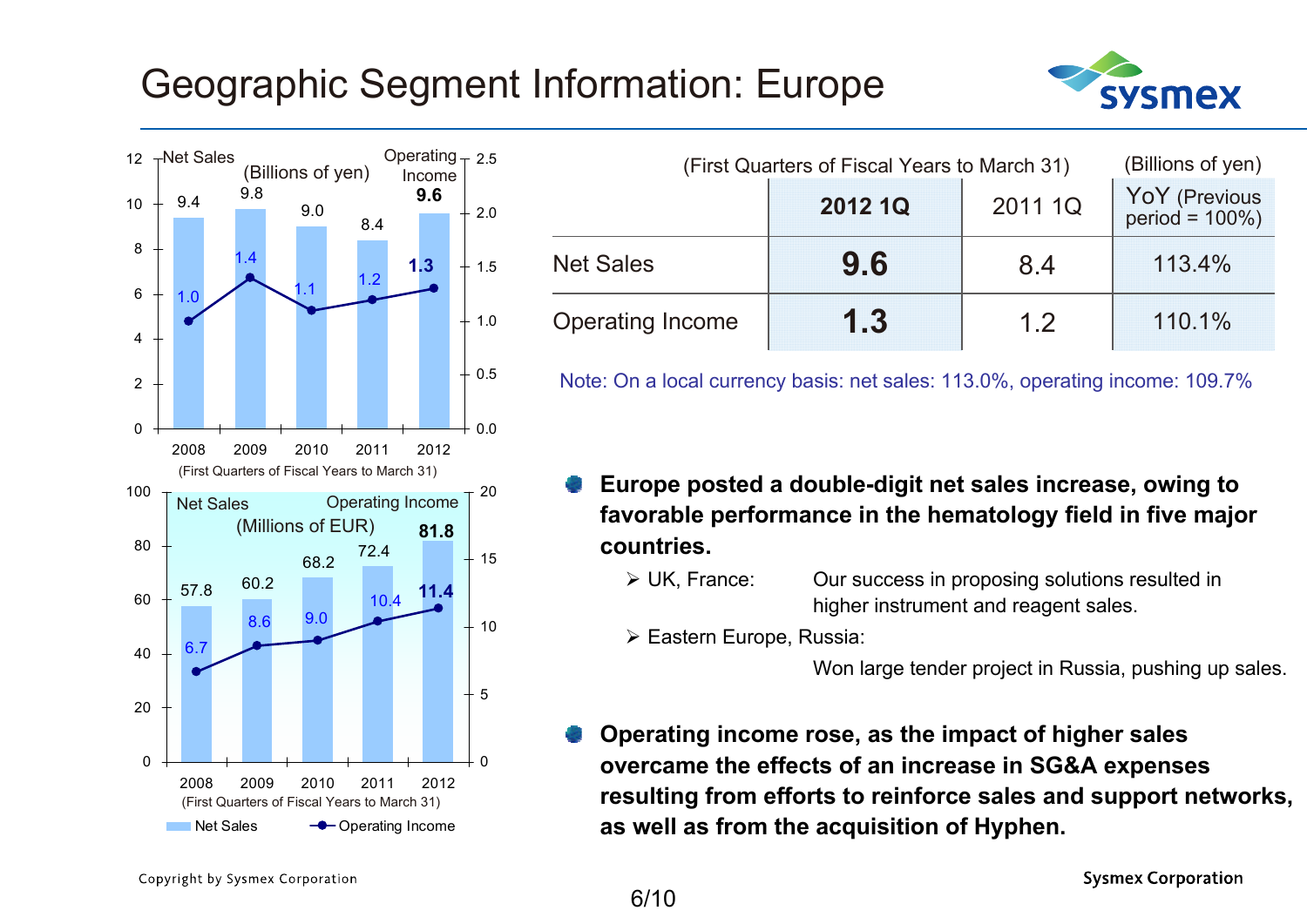## Geographic Segment Information: China





|                         | (First Quarters of Fiscal Years to March 31) |         |                                 |  |  |  |  |
|-------------------------|----------------------------------------------|---------|---------------------------------|--|--|--|--|
|                         | 2012 1Q                                      | 2011 1Q | YoY (Previous<br>period = 100%) |  |  |  |  |
| <b>Net Sales</b>        | 4.9                                          | 3.9     | 125.7%                          |  |  |  |  |
| <b>Operating Income</b> | 0.95                                         | 0.92    | 102.7%                          |  |  |  |  |

Note: On a local currency basis: net sales: 134.9%, operating income: 110.2%

- **In line with ongoing expansion in healthcare demand, sales in hematology and non-hematology fields increased substantially.**
	- $\triangleright$  Hematology: Owing to introduction of new XS-500*i*, sales rose significantly, centering on five-type analyzer.
	- $\triangleright$  Urinalysis: Sales of urinalysis transport system products were favorable, and sales of instruments and reagents both increased.
	- $\triangleright$  Hemostasis: Sales of instruments and reagents both increased, in line with growing demand for coagulation and fibrin analysis.
	- $\blacktriangleright$  Clinical chemistry: Sales grew, owing to introduction of new JCA-BM6010/C (JEOL).
- **Operating income increased slightly, owing to changes in intragroup transaction prices and other factors.**

**Sysmex Corporation** 

7/10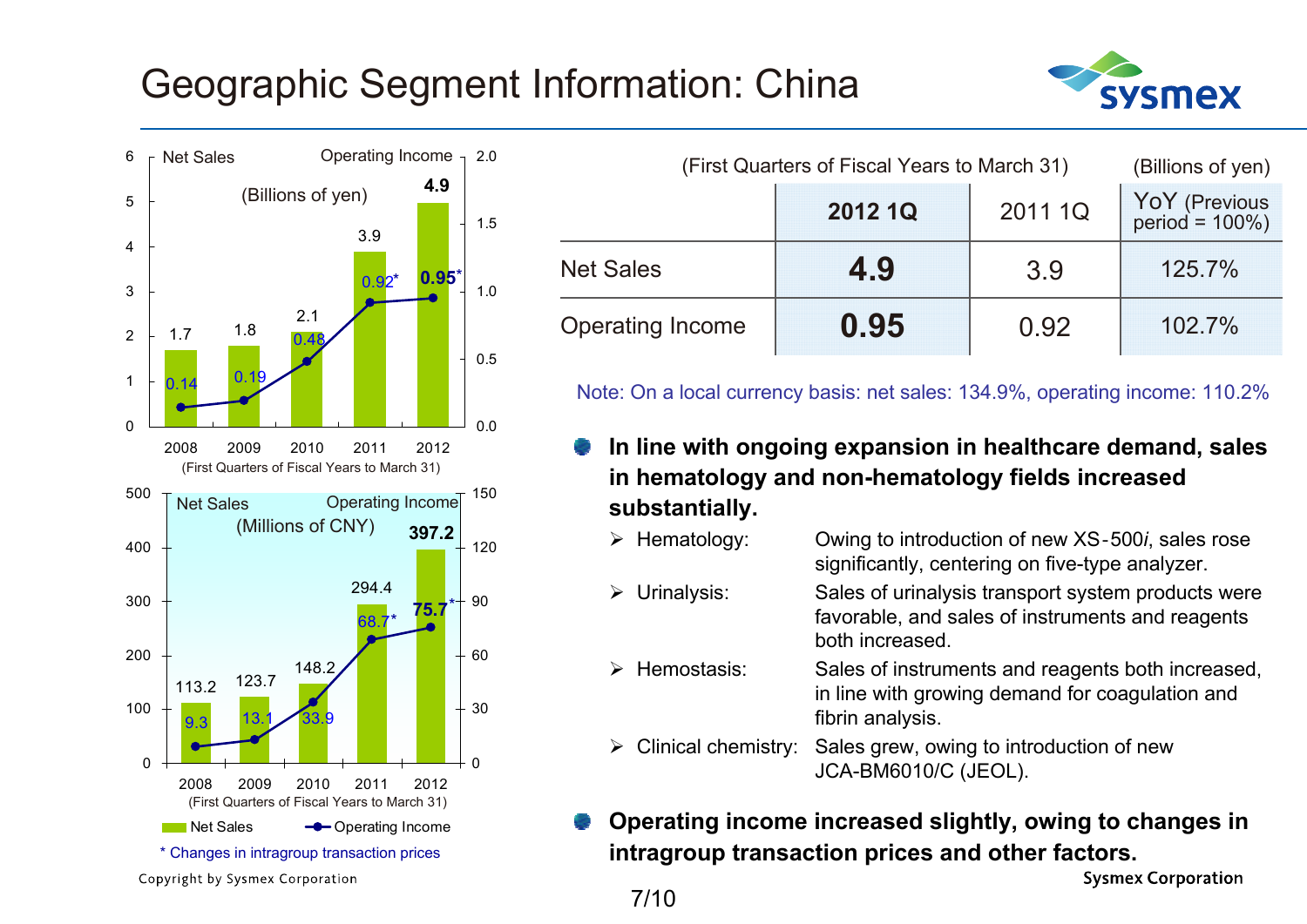#### Geographic Segment Information: AP





| (First Quarters of Fiscal Years to March 31) | (Billions of yen) |         |                                 |
|----------------------------------------------|-------------------|---------|---------------------------------|
|                                              | 2012 1Q           | 2011 1Q | YoY (Previous<br>period = 100%) |
| <b>Net Sales</b>                             | 1.48              | 1.42    | 103.7%                          |
| <b>Operating Income</b>                      | 0.04              | 0.19    | 20.6%                           |

Note: On a local currency basis: net sales: 104.0%, operating income: 20.8%

- **Although down in Oceania, sales were up in Southeast and South Asia, centering on the hematology field.**
	- $\blacktriangleright$ Indonesia, Malaysia:

Major orders in the preceding fiscal year pushed up reagent sales.

- $\blacktriangleright$ India: Sales of hematology instruments were robust.
- **Operating income decreased, owing to a major increase in the cost ratio, stemming mostly from changes in intragroup transaction prices.**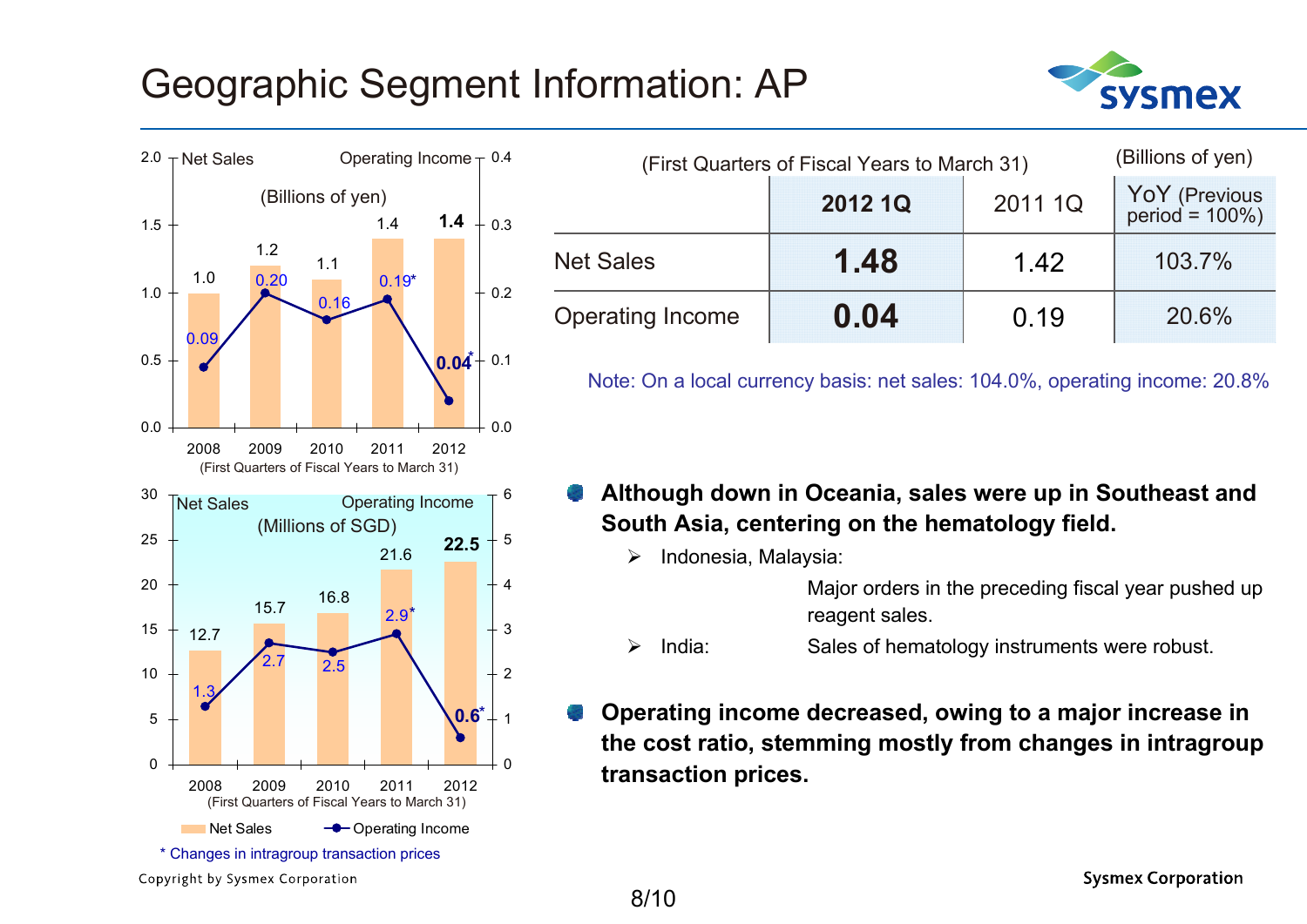#### Geographic Segment Information: Japan





|                  |                              | (First Quarters of Fiscal Years to March 31)             |         | (Billions of yen) |                                     |
|------------------|------------------------------|----------------------------------------------------------|---------|-------------------|-------------------------------------|
|                  |                              |                                                          | 2012 1Q | 2011 1Q           | YoY (Previous<br>period = $100\%$ ) |
| <b>Net Sales</b> |                              |                                                          | 17.4    | 15.1              | 115.2%                              |
|                  | Sales to<br><b>Customers</b> |                                                          | 8.4     | 7.6               | 110.1%                              |
|                  |                              | Japan                                                    | 7.8     | 7.1               | 109.9%                              |
|                  |                              | South Korea, Taiwan,<br>other countries,<br><b>IDEXX</b> | 0.64    | 0.57              | 112.7%                              |
|                  |                              | <b>Inter-Area Transfers</b>                              | 9.0     | 7.4               | 120.5%                              |
|                  | <b>Operating Income</b>      |                                                          | 1.0     | 0.42              | 247.1%                              |

- **Japan: Continued to promote solution proposals, resulting in numerous large-scale orders.**
- **IDEXX Laboratories: Sales of hematology analyzers for animals were favorable.**
- **Operating income increased, owing to higher sales to Japan, Group affiliates (overseas) and changes in intragroup transaction prices.**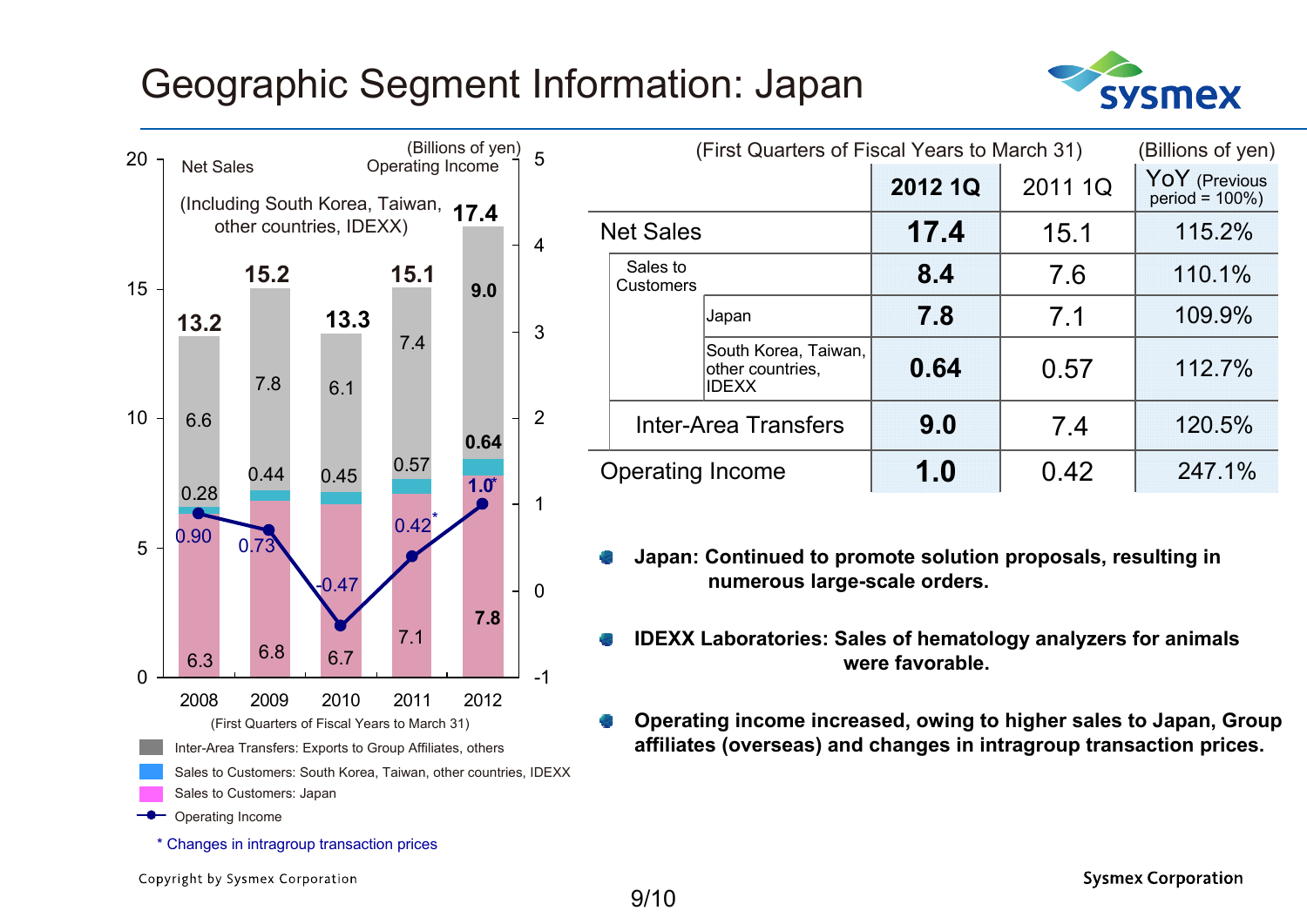#### Consolidated Earnings Forecast (Unchanged from forecast announced in May 2011)



|                                     |                             | Consolidated Earnings Forecast for the Year Ending March 31, 2012 |                            |                                                  |                                                                      |               |              |                                     |                                                       |
|-------------------------------------|-----------------------------|-------------------------------------------------------------------|----------------------------|--------------------------------------------------|----------------------------------------------------------------------|---------------|--------------|-------------------------------------|-------------------------------------------------------|
| Net Sales: ¥138.0 billion           |                             | Operating Income:<br>• Operating Margin:                          | ¥20.5 billion<br>14.9%     |                                                  | ● Ordinary Income: ¥20.7 billion ● Net Income:<br>• Ordinary Margin: | 15.0%         |              |                                     | ¥13.0 billion<br>• Net Income Margin: 9.4%            |
| <b>Planned</b><br><b>Investment</b> |                             | Capital Expenditure:<br>¥9.8 billion                              |                            | • Depreciation and<br>Amortization: ¥7.3 billion |                                                                      |               |              | • R&D Expenditure:<br>¥13.3 billion |                                                       |
|                                     |                             |                                                                   |                            |                                                  |                                                                      |               |              |                                     | Assumed exchange rates: US\$1.00 = ¥85 $€1.00 = 4115$ |
|                                     |                             | (Billions of yen)                                                 |                            |                                                  |                                                                      |               |              |                                     | 138.0 (up $10.7\%$ )                                  |
|                                     | 110.7                       | 111.8                                                             |                            | 116.1                                            |                                                                      | 124.6<br>18.2 |              | 20.5                                | (up 12.1%)                                            |
|                                     | 15.0                        | 15.1                                                              |                            | 15.7                                             |                                                                      |               |              | 20.7                                | (up 15.1%)                                            |
|                                     | <u>ransa</u><br>14.5<br>9.1 | 12.9                                                              |                            | 15.7<br>9.7                                      |                                                                      | 17.9<br>11.4  |              |                                     | $13.0$ (up 13.9%)                                     |
|                                     |                             | 8.0                                                               |                            |                                                  |                                                                      |               |              |                                     |                                                       |
|                                     | 2008                        | 2009                                                              | (Fiscal Years to March 31) | 2010                                             |                                                                      | 2011          |              | 2012<br>(Forecast)                  |                                                       |
|                                     |                             | <b>Net Sales</b>                                                  | <b>-</b> Operating Income  |                                                  | <b>-C</b> -Ordinary Income                                           |               | - Net Income |                                     |                                                       |

Copyright by Sysmex Corporation

**Sysmex Corporation** 

10/10